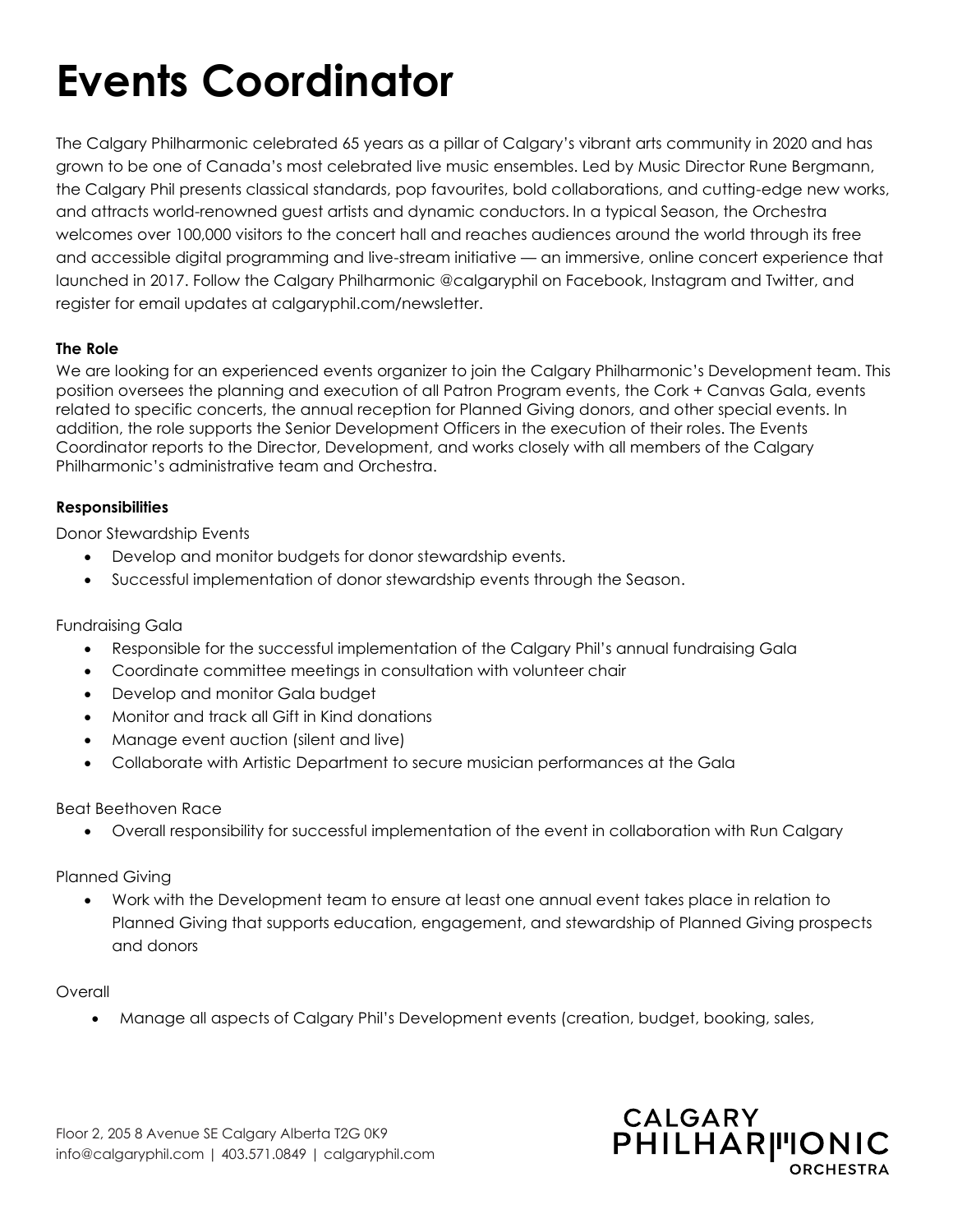RSVP's, floor plans, fielding donor questions, execution, follow-up)

- Collaborate with Calgary Phil Marketing + Sales team to develop collateral and invitations for events and programs
- Manage event ticket processes in coordination with Calgary Phil Sales team
- Work directly with Artistic Department on Patron Program and other events
- Liaise with the Finance Department to ensure accurate accounting and reporting of all events
- Work directly with the President + CEO on special events
- Work directly with donors on special donor events
- Chair inter-departmental meetings as required on event requirements and production
- Manage relationships with Calgary Phil Hospitality Partners
- Source venues for stewardship and other events
- Attend Calgary Phil concerts and participate in offsite events as required
- Offer support to Development team such as forwarding knowledge of donors gained at events
- Be active in professional development to enhance Calgary Phil events
- Assist other Departments on their events (e.g. Season Launch)

### **Desired Qualifications**

- 5+ years' experience working in an events coordinator role. A knowledge of culinary arts and wine a significant asset
- A strong interest in the Performing Arts
- Excellent organizational and problem-solving skills
- High attention to details
- Proactive, energetic, and an ability to manage multiple projects within strict timelines
- Demonstrated leadership ability, strong communication skills, and capable of working collaboratively within a team and across the entire organization

# **Additional Details**

- Salary range for this position is \$45,000 to \$55,000 annually
- This position currently requires the ability to work from home and the office. Training, support, and supervision may occur virtually
- COVID-19 vaccination is a job requirement and a condition of employment. Offers of employment will be conditional upon proof of full immunization against COVID-19 with a Health Canada approved vaccine prior to the candidates' start date
- Candidates must be available to work beyond office hours at approximately 20 events and concerts throughout the season
- Office location: Arts Commons, Floor 2, 205 8 Avenue SE Calgary AB T2G 0K9
- The Calgary Philharmonic Orchestra is an equal opportunity employer

# **Application Process**

# Deadline: 8 July 2022

Applications will be reviewed on a regular basis and suitable candidates may be contacted before the deadline.

Please send cover letter, resume, portfolio, and salary expectations to: Viviana D'Ambrosio Senior Development Officer HR@calgaryphil.com